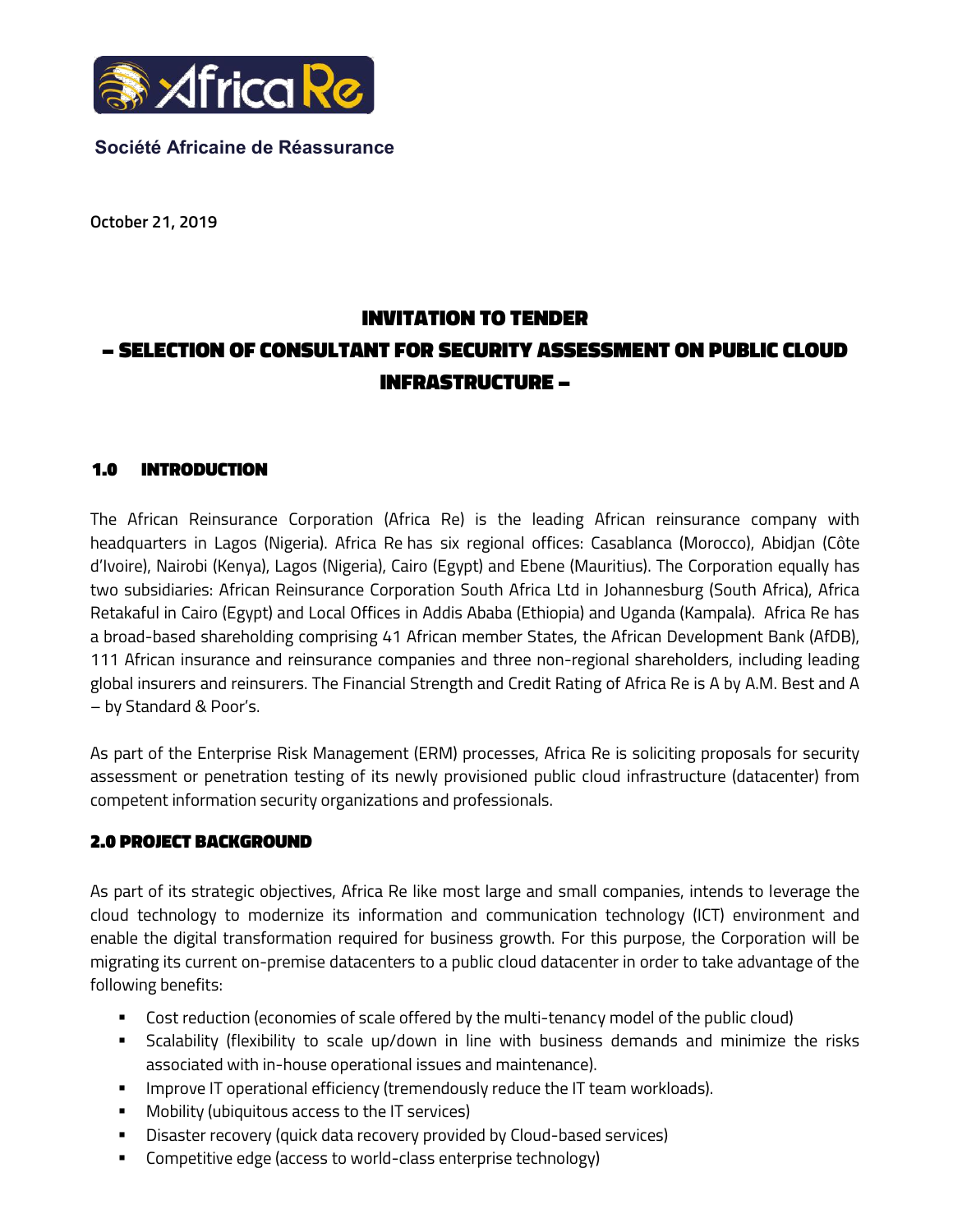However, although leveraging Cloud technology provides the aforementioned benefits, Corporations and individuals are often concerned about how security and compliance integrity can be maintained in this new environment.

Consequently, the ongoing Penetration Testing (PT) initiative forms a critical part of the Corporation ongoing cyber assessment programme for testing its cybersecurity defenses.

# 2.1 SCOPE OF WORK

The purpose of this initiative is to conduct a comprehensive Penetration Testing on the external network of the public cloud infrastructure, to determine its exposure to a targeted attack. All security assessment activities shall be conducted in a manner which simulates a malicious actor engaged in a targeted attack against the Africa Re's co-location infrastructure, with the goals of:

- Identifying security weaknesses and ascertaining that these weaknesses can be exploited by a remote attacker to circumvent the Corporation cloud infrastructure defenses.
- Determining the impact of a security breach of the Africa Re's centralized information assets.

The statement of work that will be included in the contractual agreement with the selected Consultant, shall cover a Black-Box Testing penetration testing strategy in which the penetration tester will be placed in the role of the average hacker, with no internal knowledge of the target system.

Consequently, the assignment will depend on the tester's ability to locate and exploit vulnerabilities in the target's outward-facing services.

Efforts shall be placed on the identification and exploitation of security weaknesses that could allow a remote attacker to gain unauthorized access to corporate data. Amongst other things, the Consultant shall:

- 1. Comply with the public cloud datacenter customer support policy for penetration testing. The Consultant or vendor selected for this assignment will ensure that all activities performed are aligned with the policy set out by the Public Cloud Service Provider.
- 2. Assist or undertake on behalf of the Corporation, the preliminary clearance or accreditation processes prior to penetration testing exercise (private preview and Non-Disclosure Agreement).
- 3. Conduct a pre-engagement analysis to ensure appropriate scoping (attain approval from stakeholders in compliance with permitted services or exploits, the prohibited activities, etc.) before commencing the penetration testing exercise.
- 4. Perform an Intelligence Gathering which entails passive information gathering on the target infrastructure, according to the agreed scope.
- 5. Carry out a vulnerability analysis which would involve active reconnaissance utilizing methods such as configurations reviews, port and vulnerability scanning to identify vulnerabilities existing within the targeted infrastructure.
- 6. Attempt to exploit identified vulnerabilities to gain access to the system/application. The goal is to confirm the existence of the vulnerability and how exploitable it is.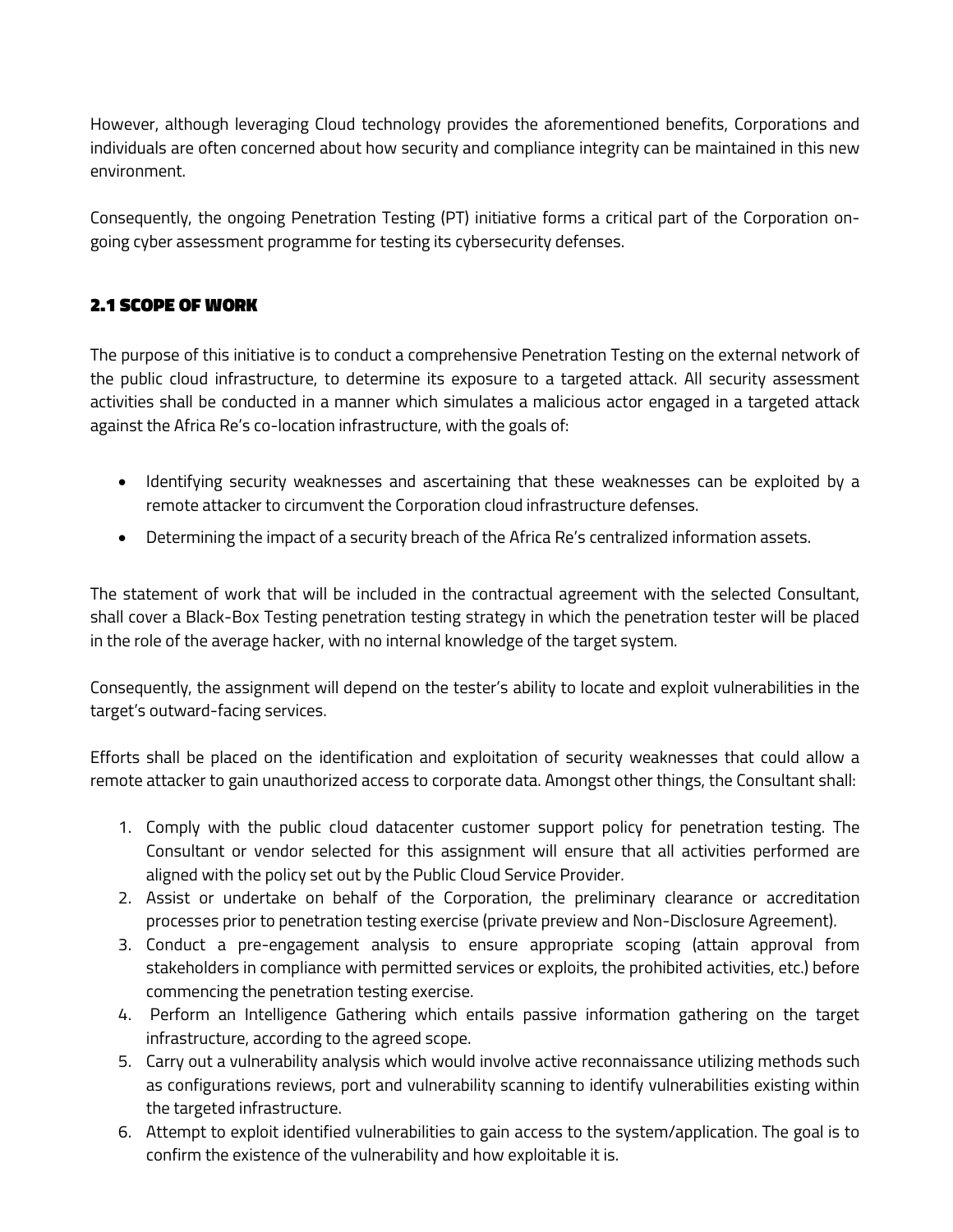7. Post exploitation and House Keeping - The pen tester shall confirm the removal of all backdoors, user accounts, scripts and executable files planted on the target environment in the course of the security assessment.

## 3.0 DELIVERABLES

#### 3.1. SECURITY ASSESSMENT REPORT

At the conclusion of the assessment, Africa Re requires written documentation of the approach, findings, and recommendations associated with this project. The final reports will be the master documents encompassing all the firms work and findings. Findings and recommended remediation(s) should be assigned a risk level. Penetration test findings should be evaluated using a risk based approached and presented in a fashion that identifies key risk to the overall organization. The documentation should consist of the following:

- a) **Management Summary** A summary of key threats and business risks in a high-level risk-based format suitable for non-technical Executive Management, with 'at a glance' Critical and High risks.
- b) **Technical Details** Easy to follow summary of the identified vulnerabilities, and summary remedial action, plus details of each identified vulnerability and the steps taken by the pen tester to breach the network/defenses.
- c) **Risk-scored Report** The report should include a vulnerability scoring system to rate discovered issues, based on severity and conform to a standardized scoring system, such as The Common Vulnerability Scoring System (CVSS) or Infrastructure Vulnerability Index (IVI).
- d) **Remediation & Next Actions** Details of the required remediation for each identified vulnerability, plus supplemental information and/or recommendations on any required security controls, process and policy improvements etc.

The delivery and the handover of Penetration Test report should be done in person via hard copy format or securely delivered through email. Penetration Test reports and results should only be communicated with the agreed points of contact.

#### 3.2. MEETING & DEBRIEF SESSION

The Penetration Tester conducting the assessment should attend the meeting to explain the findings in detail, discuss recommendations and guidance on the steps necessary to remediate discovered vulnerabilities.

## 4.0 EVALUATION PROCESSES AND SELECTION CRITERIA

The bids submitted in response to this RFP will be evaluated and scored based on the following criteria:

- Pen testing provider must be certified with security professionals (CREST/ ISO 27001/etc. certification) and ensuring adherence to industry-standard best-practice, as well as an enforceable Code of Conduct.
- **Technical approach and methodology.**
- **Highly experienced The Consultant must have extensive experience across large, complex** organizations (Head Office and branches), with a pool of skilled Penetration Testers to match the required skillset for this assignment.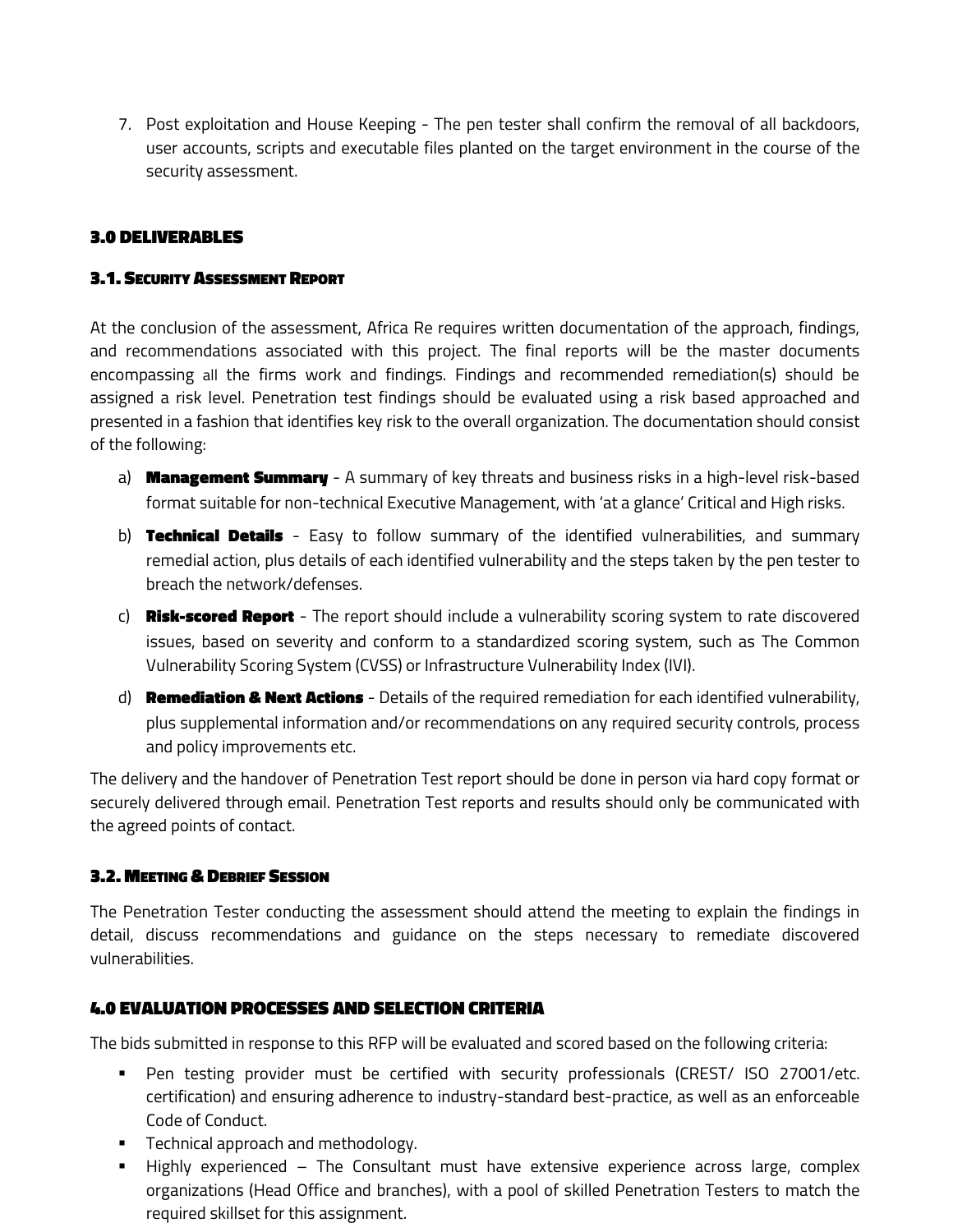- **Project management experience and organizational staffing.**
- **Proposed Cost.**
- **Financial Information based on audited financial statements.**
- Success stories of the bidder on similar projects delivered previously.
- Quality, clarity and presentation of proposal.

## 5.0 PRESENTATION OF TENDER

In order to facilitate the analysis of responses to this RFP, the responding vendors are required to prepare their proposals in accordance with the instructions outlined in this section. The firms/vendors whose proposals deviate from these instructions would be considered non-responsive and may be disqualified at the discretion of Africa Re.

Proposals should be clear and comprehensive. It should provide a straightforward, concise description of the vendor's capabilities to meet the requirements of the RFP. Emphasis should be laid on accuracy, completeness and clarity of content. All parts, pages, figures and tables should be numbered and clearly labeled. The proposal should be organized into the following major sections:

## **SECTIONS TITLE**

1.0 Executive summary 2.0 Company Experience / Expertise 3.0 Technical approach and methodology 4.0 Project Management plan & Organizational staffing 5.0 Cost quotations 6.0 Financial information 7.0 Resumes of key staff to be deployed

## 5.1 EXECUTIVE SUMMARY

This part of the response to the RFP should be limited to a brief narrative highlighting the vendor's proposal. The summary should contain as little technical details as possible and should be oriented towards non-technical personnel. The Executive summary should not include cost quotations.

#### 5.2 EXPERIENCE OF THE VENDOR

The vendor must provide the following information about their company so that Africa Re can evaluate their stability and ability to support the commitments set forth in response to the RFP. Africa Re may require the vendor to provide additional documentation to support and/or clarify requested information.

[Using the format below, provide information on each relevant assignment for which your organization, and each associate for this assignment, was legally contracted either individually, as a corporate entity or, as one of the major companies within an association, for carrying out projects similar to the ones requested under the Terms of Reference included in this document. The Proposal must demonstrate that the Vendor has a proven track record of successful experience in providing services similar in substance, complexity, value, duration, and volume of services sought in this procurement.] Maximum 20 pages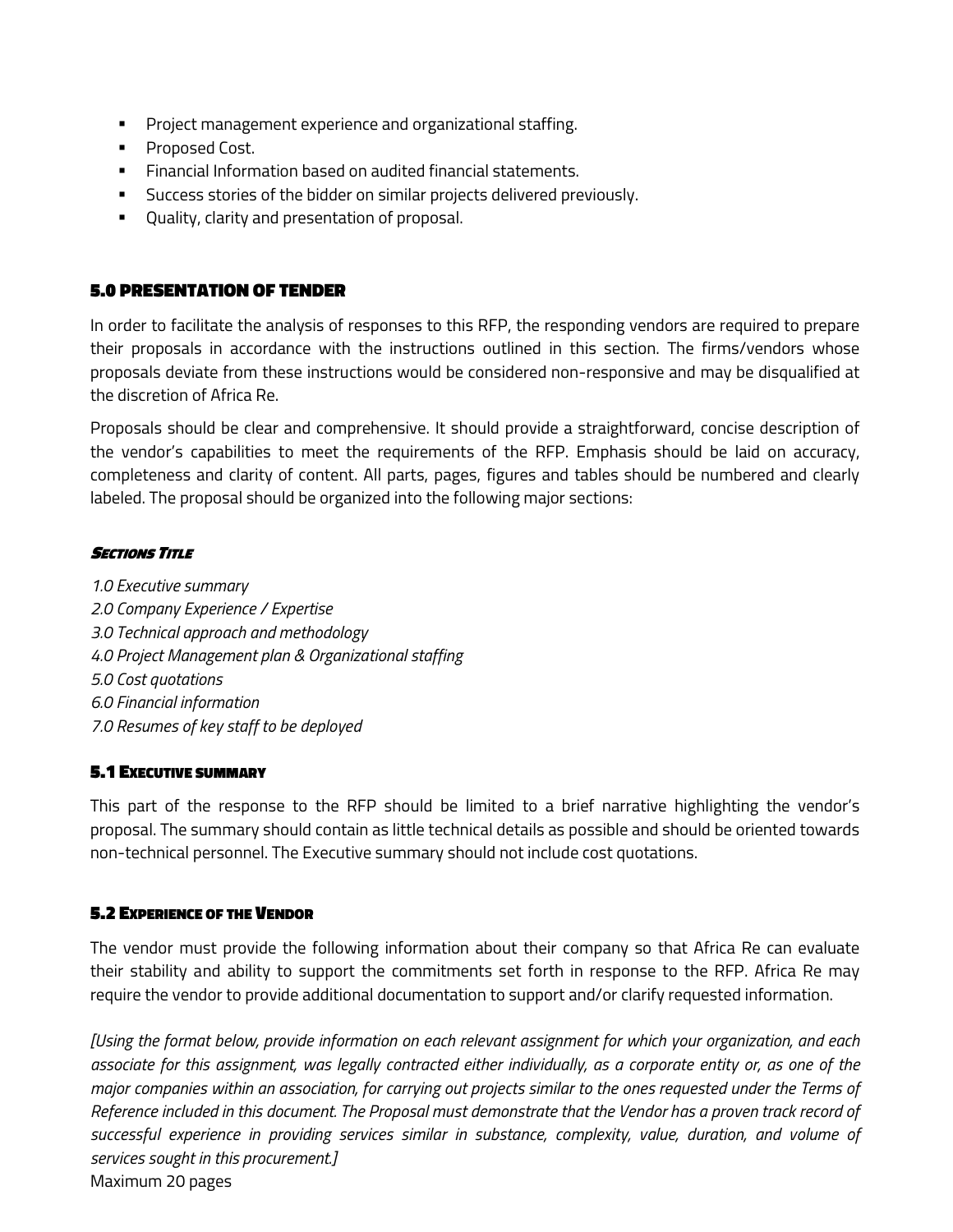| Assignment name:                                                                                           | Approximate value of the contract (in currency US\$): |  |
|------------------------------------------------------------------------------------------------------------|-------------------------------------------------------|--|
| Country:                                                                                                   | Duration of assignment (months):                      |  |
| Location within country:                                                                                   |                                                       |  |
| Name of client:                                                                                            | Total No of staff-months of the assignment:           |  |
| Address:                                                                                                   | Approximate value of the services provided by your    |  |
|                                                                                                            | firm under the contract (in currency US\$):           |  |
| Start date (month/year):                                                                                   | No of professional staff-months provided by           |  |
| Completion date (month/year):                                                                              | associated vendors:                                   |  |
| Name of associated consultants, if any:                                                                    | Name of proposed senior professional staff of your    |  |
|                                                                                                            | firm involved and functions performed:                |  |
| Narrative description of review engagement:                                                                |                                                       |  |
| Description of actual services provided by your staff within the assignment:                               |                                                       |  |
| Description of challenges encountered, and the strategy used to address and successfully close the project |                                                       |  |
| including time and resources:                                                                              |                                                       |  |

Authorized Signatory:

Name of Vendor:

# 5.3 APPROACH AND METHODOLOGY

In this chapter, you should explain your understanding of the objectives of the assignment, approach to the services, methodology for carrying out the activities and obtaining the expected output and the degree of detail of such output. You should highlight the problems being addressed and their importance and explain the technical approach you would adopt to address them. You should also explain the methodologies you propose to adopt and highlight the compatibility of those methodologies with the proposed approach.

## 5.4 PROJECT MANAGEMENT PLAN & ORGANIZATIONAL STAFFING

In this chapter, you should propose the structure and composition of your team. You should list the main disciplines of the assignment, the key expert responsible, and proposed technical and functional staff.

# 5.5 COST QUOTATIONS

The proposal of the bidders should include detailed financial proposal.

## 5.6 FINANCIAL INFORMATION

The vendor's financial information should be included in this section. Financial information must include audited financial information for the past three years if applicable.

#### 5.7 RESUMES

The vendor must make every effort to select staff for the assignment based on Africa Re's needs. Applicable resumes should be included in this section.